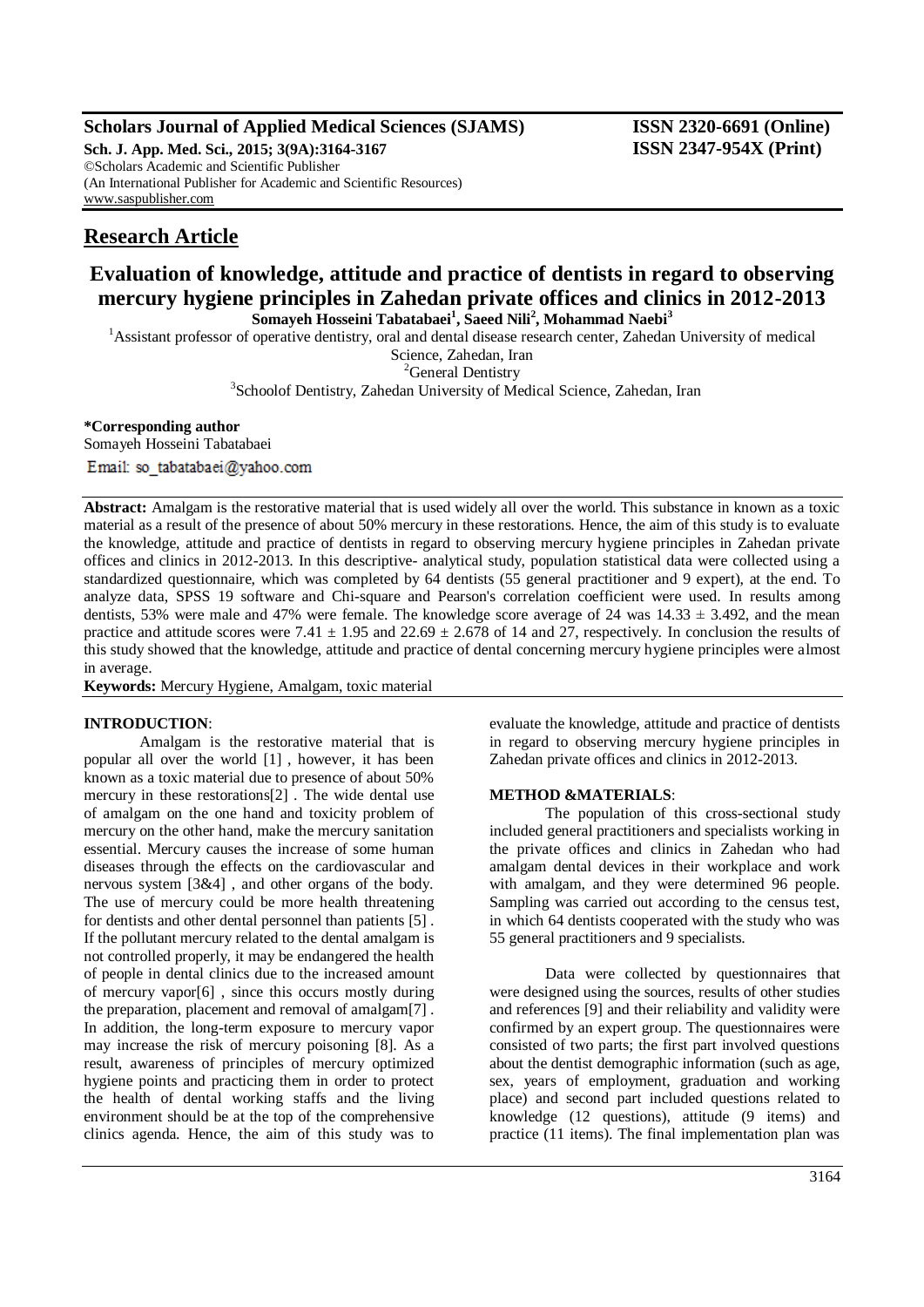performed through visiting physicians' private offices and clinics in Zahedan and delivering questionnaire. Dentists cooperated in the study voluntarily and the research was conducted confidentially with no mentioning the names and addresses. At end of the study the answers were sent to e-mail of dentists.

Scoring the questions was as follows: 2 points for "True" answer, 1 for "do not know" and 0 for "false". The questions about attitude were three choices (agree, no idea and disagree) and they were got 1-3 points, 3 for "True", 1 for "False" answers. In the questions 24-27-28-32, the answer "true" means I agree, and in the questions 25-26-29-30-31, the "true" answer means "I disagree"; in the practice part, 1 point is given to TRUE and 0 for "FALSE". Except Question 13, in that a score of 4 is considered for "only capsulated", 3 for "more capsulated", 2 for "both equally" option, 1 for "more powdered" and 0 is set for "just powdered". In order to analysis the data statistically SPSS 19 software and Chi-square and Pearson's correlation coefficient were used.

#### **RESULTS**:

In the study group, 53% of dentists were male and 47% female. Mean and standard deviation about the

knowledge, attitude and practice of dentists are present in Table 1. The average level of knowledge, attitude and practice of the male dentists were 724.15±, 22.82± 2.15 and  $7.12 \pm 1.788$  respectively, and  $13.40 \pm 3.568$ ,  $22.53\pm 2.662$  and  $7.73\pm 2.1$  for female group respectively. According to (t-test) test, the difference between knowledge of men and women groups shows a significant relationship between gender and their knowledge (P-value  $= 0.045$ ). While there was no significant difference between attitude and practice averages of male and female dentists (P-value  $> 0.05$ ) (Table 2).

Based on table 3 there was important relationship between the dentists' working place and their practice regarding mercury hygiene practices ( $P =$ 0.007). However, it has found no significant difference between working place and knowledge and attitude variables of dentists  $(P> 0.05)$ .

In the case of the relationship between these variables and age, work experience, university, and degree, it has been understood that, there was no significant correlation between any of the knowledge, practice and attitude variables with age and experience  $(P-value > 0.05)$ .

| Table 1           |         |                                |                            |             |  |  |  |
|-------------------|---------|--------------------------------|----------------------------|-------------|--|--|--|
|                   |         | <b>Frequently Distribution</b> | <b>Pearson Coefficient</b> |             |  |  |  |
|                   | Average | Standard                       | Awareness                  | Performance |  |  |  |
|                   |         | deviation                      |                            |             |  |  |  |
| Awareness(0-24)   | 14.33   | 3.492                          |                            | 0.834       |  |  |  |
| Performance(0-14) | 14.7    | 1.950                          | 0.834                      | -           |  |  |  |
| Attitude(9-27)    | 22.69   | 2.678                          | 0.001                      | 0.401       |  |  |  |

| Table 2            |             |                       |               |                       |                                |  |  |
|--------------------|-------------|-----------------------|---------------|-----------------------|--------------------------------|--|--|
| <b>Variable</b>    | <b>Male</b> |                       | <b>Female</b> |                       | <b>Statistical</b>             |  |  |
|                    | Average     | Standard<br>deviation | Average       | Standard<br>deviation | results<br>t-test<br>(P-value) |  |  |
| <b>Awareness</b>   | 15.15       | 3.258                 | 13.40         | 3.568                 | 0.045                          |  |  |
| <b>Performance</b> | 7.12        | 1.788                 | 7.73          | 2.1                   | 0.21                           |  |  |
| <b>Attitude</b>    | 22.82       | 2.724                 | 22.53         | 2.662                 | 0.669                          |  |  |

| ı<br>I<br>۰ |  |
|-------------|--|

| ravic J              |                    |                    |                                    |                            |  |  |
|----------------------|--------------------|--------------------|------------------------------------|----------------------------|--|--|
| <b>Working Place</b> | <b>Office</b>      | <b>Clinic</b>      | <b>Office and</b><br><b>Clinic</b> | <b>Statistical results</b> |  |  |
|                      | Average            | Average            | Average                            | <b>ANOVA</b>               |  |  |
|                      | And                | And                | And                                |                            |  |  |
| <b>Variable</b>      | Standard deviation | Standard deviation | Standard deviation                 |                            |  |  |
| <b>Awareness</b>     | $13.98 \pm 3.8$    | $15.29 \pm 1.254$  | $15.08 \pm 3.288$                  | 0.478                      |  |  |
| <b>Attitude</b>      | $22.59 + 872$      | $23 \pm 3.055$     | $22.83 \pm 1.899$                  | 0.914                      |  |  |
| <b>Performance</b>   | $7.66 \pm 1.952$   | $5.29 \pm 1.38$    | $7.83 \pm 1.528$                   | 0.007                      |  |  |

#### **DISCUSSION:**

Amalgam has been widely used for posterior teeth restorations for more than 150 years, and there have been particular concerns about mercury vapor which is emitted from mercury, especially in the case of office workers [10]. The World Health Organization has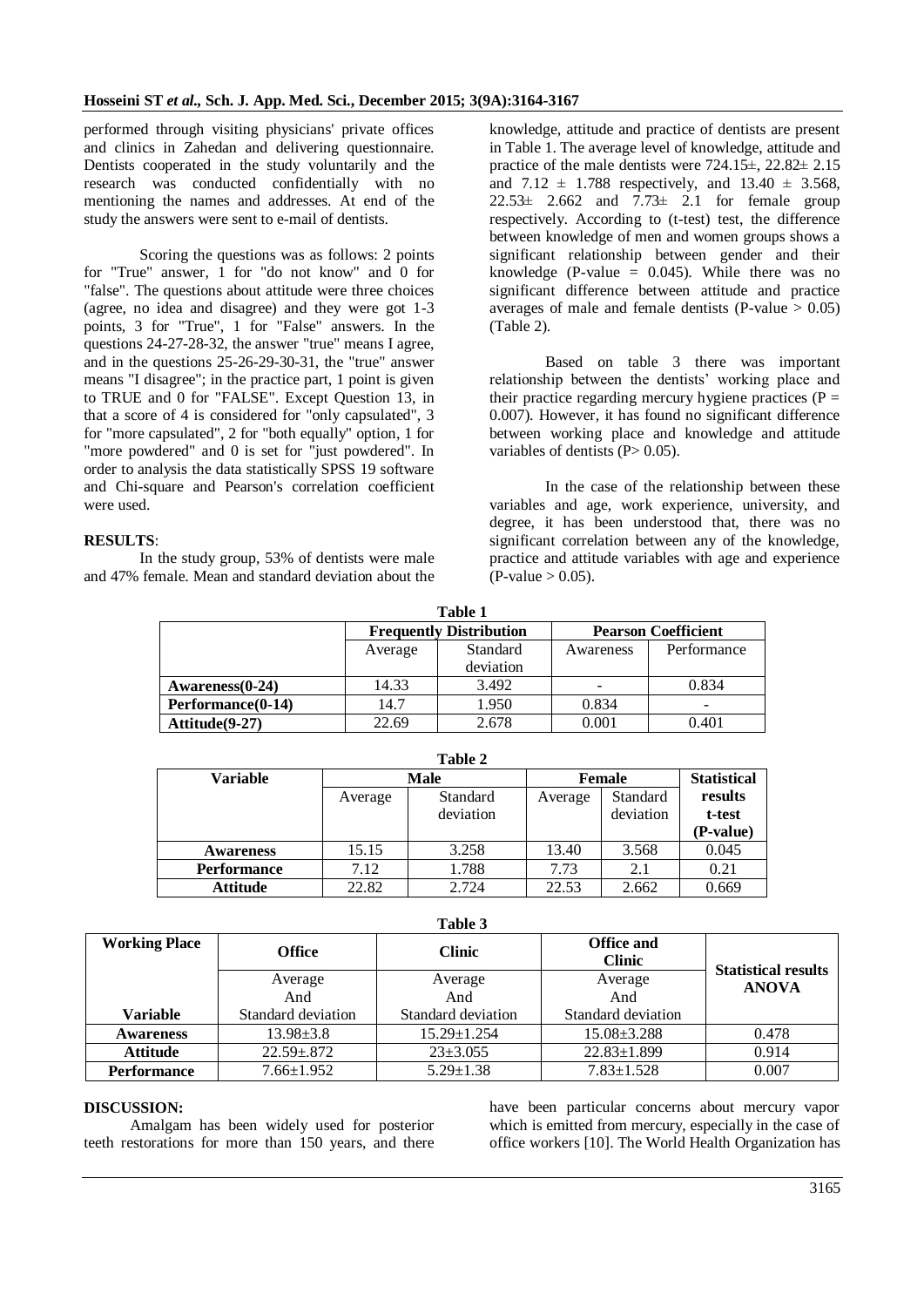set a standard for the maximum amount of mercury vapor in dental offices that is 50 μg /m3 for working 40 hours in a week [9].

In order to respond to the question of whether enough knowledge and proper attitudes of dentist regarding mercury hygiene cause his/ her improved performance in the offices and private clinics or not, 64 dentists were selected for a descriptive-analytical study based on census method in Zahedan in 2012- 2013, who were 9 specialists and 55 general practitioners. Moreover, in this study the knowledge, attitude and practice (as the main variables), as well as their relation to a series of side factors (gender, educational background, work experience, the graduation and working place) of general dentists or specialists were studied. The results showed that the knowledge, attitude and practicing of the studied dentists were optimized and satisfactory, which the results of the knowledge were consistent with results of Sadig studies [11]. However, the obtained results about dental practice were inconsistent with Kulkarni *et al.;* study [12] . In the comparing the relationship between gender and knowledge, attitude and practice of dentists, a significant correlation was found between groups in the level of knowledge ( $P = 0.045$ ), and the knowledge of male dentists regarding mercury was higher than of female dentists. While the practice and attitude of both genders were almost equal. It has been found a significant relationship between working place and dental practice, indicating that the proper designing and facilities in the offices will cause more considerations for health issues of mercury to dentists in private clinics. In this study, the connection between the knowledge, attitude and practicing of the participants with age, level of education, university and employment year's variables were examined and it was found no significant relationship. In order to determine whether the knowledge and attitudes of dentists as well as their practice on the knowledge and attitudes affect their performance or not; the correlation between variables was investigated but no significant relationship was seen between knowledge and attitude of dentists with their attitude and mercury hygiene practices, while it was found significant relation between dentists knowledges and attitudes ( $P = 0.001$ ). It appears from these results that, some dentists are not ready to receive more information and to raise knowledge about health, in the mercury and accurate performance field.

#### **CONCLUSION**:

The results of this study showed that the knowledge, attitude and practice of dental concerning mercury hygiene principles were almost in average. It has understood significant relationship between knowledge and attitude of dentists, significant relationship between knowledge and gender Dentists was found as well. So that the mean score of knowledge

was higher in male dentists. A significant relationship between working place and dentists' performance was obtained. In this study, it was found no significant relationship between other demographic variables (age, work experience, university and degree).

#### **Suggestions:**

A high attention should be devoted for theoretical and practical training of students in dental schools in this field, substantial changes will come into operation in educational programs (to improve knowledge, attitude and practicing of dentists) in this regard. Training dentists, especially in retraining programs or through sending educational brochures as well as providing the standard model for designing offices by the relevant organizations and supporting them, consideration special associated features and facilities to dentists and officials seriousness regarding mercury dental hygiene practices can be helpful.

#### **REFERENCE**:

- 1. Roberts HW, Marek M, Kuehne JC, Ragain JC; Disinfectants' effect on mercury release from amalgam. J Am Dent Assoc 2005; 136: 915-919.
- 2. Sadig W, Khairuldean N; Amalgam safety and alternative restorative material: A cross sectional survey among dentists. Saudi Dent J 1996; 8:27-30.
- 3. Houston MC; The role of mercury and cadmium heavy metals in vascular disease, hypertension, coronary heart disease, and myocardial infarction. Altern Ther Health Med 2007; 13: 128-133.
- 4. Drasch G, Schupp I, Hofl H, Reinke R, Roider G; Mercury burden of human fetal and infant tissues. Eur J Ped 1994; 153: 607-610.
- 5. Brownawell AM Berent S, Brent RL, Bruckner JV, Doull J, Gershwin EM, *et al.;* The potential adverse health effects of dental amalgam. Toxicol Rev 2005; 24: 1-10.
- 6. Roberson TM, Heymann HO, Swift EJ Jr; Sturdevants Art and Science of Operative Dentistry. 4th ed. Missouri: Mosby; 2002; 158-70.
- 7. Chopp GF, Kaufman EG; Mercury vapor related to manipulation of amalgam and to floor surface. Oper Dent 1983; 8: 23-27.
- 8. Gonzalez Remirez D, Maiorino RM, Zuniga Charles M; Sodium 2.3 dimercapto-propane-Isulfonate challenge test for mercury in humans. II: Urinary mercury. Por-phyrins and neurobehavioral changes of dental workers in Monterrey, Mexico. J Pharmacol Exp Ther 1995; 272: 264-274.
- 9. ADA council on scientific affairs. Dental mercury hygiene recommendations. J Am Dent Assoc. 1999; 130(7): 1125-6.
- 10. Berglund A, Molin M; Mercury levels in plasma and urine after removal of all amalgam restorations: The effect of using rubber dam. Dent Mater.1997; 13(5): 297-304.